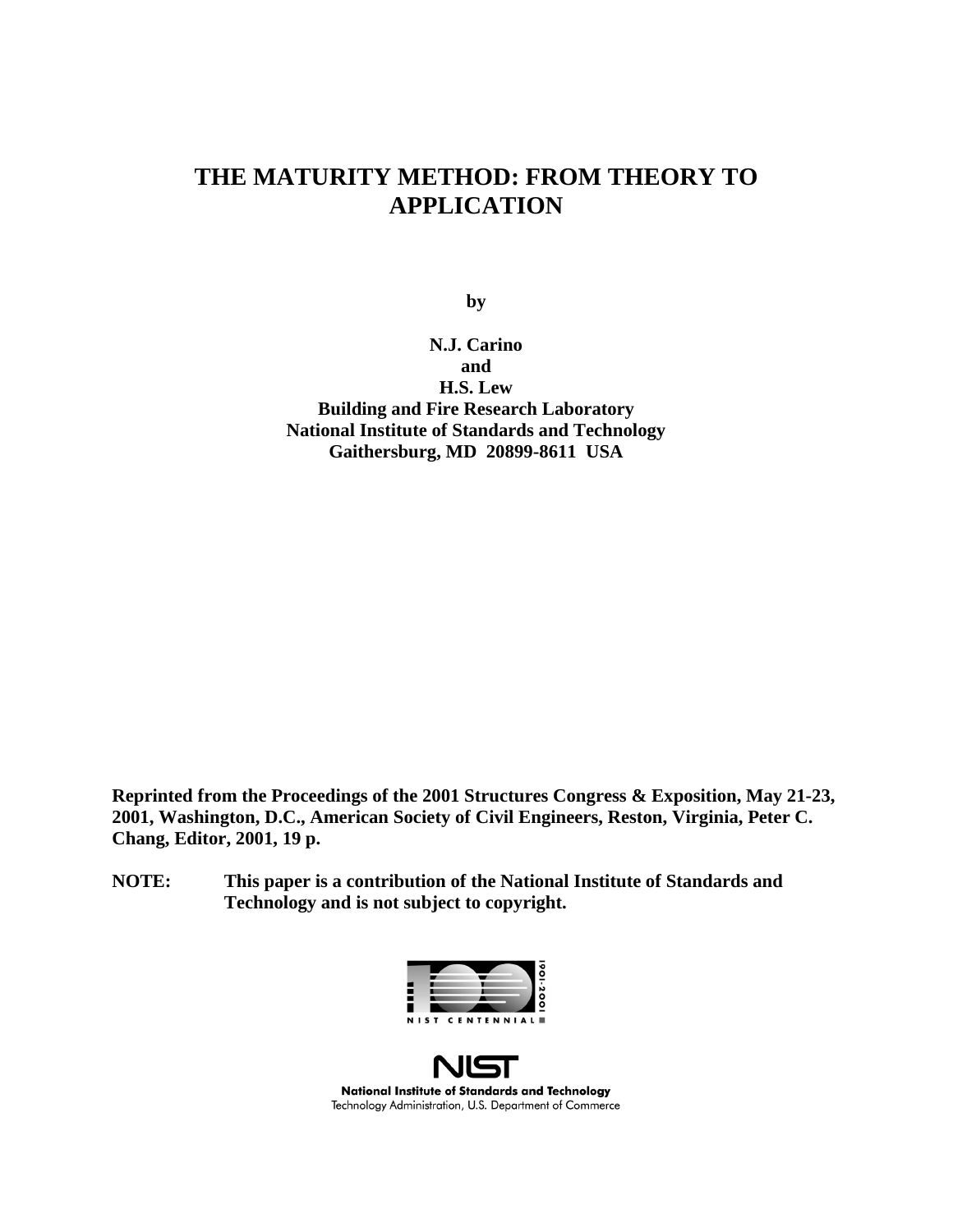## The Maturity Method: From Theory to Application<sup>1</sup>

Nicholas J. Carino,\* Member, ASCE and H. S. Lew,\*\* Fellow, ASCE

\* Group Leader, Structures Division, Building and Fire Research Laboratory, National Institute of Standards and Technology, Gaithersburg, MD 20899-8611; PH 301-975-6063; ncarino@nist.gov \*\*Senior Research Engineer, Structures Division, Building and Fire Research Laboratory, National Institute of Standards and Technology, Gaithersburg, MD 20899-8611; PH 301-975- 6060; hlew@nist.gov

## **Abstract**

The maturity method is a technique to account for the combined effects of time and temperature on the strength development of concrete. The method provides a relatively simple approach for making reliable estimates of in-place strength during construction. The origin of the method can be traced to work on steam curing of concrete carried out in England in the late 1940s and early 1950s. As a result of technology transfer efforts by the Federal Highway Administration, there is renewed interest in the method within the United States. The purpose of this paper is to review of the basic concepts underlying the method and to explain how the method is applied. The review focuses on work carried out by researchers at the National Institute of Standards and Technology (formerly the National Bureau of Standards).

#### **Introduction**

On March 2, 1973, portions of a multi-story apparent building, under construction in Fairfax County, Va., suffered a progressive collapse. Fourteen workers were killed and 34 were injured in the accident. The National Bureau of Standards (NBS) was requested by the Occupational Safety and Health Administration (OSHA) to assist in determining the technical cause of the collapse. The NBS report concluded that the most probable cause of the failure was premature removal of formwork that resulted in punching shear stresses that exceeded the capacity of the relatively young concrete [Carino et al. 1983a]. At the time of the failure, the concrete in the floor slab where failure is believed to have initiated was only four days old. During that period, the average temperature recorded at a nearby airport had averaged about 7 °C. The NBS investigators encountered difficulty in using published relative strength development data obtained under constant temperature conditions to obtain a reliable estimate of the in-place concrete strength at the time of the failure. This triggered an interest in a relatively new approach known as the *maturity method* for estimating in-place strength development under variable temperature conditions.

The maturity method relies on the measured temperature history of the concrete to estimate strength development during the curing period, when moisture is available for cement hydration.

<sup>&</sup>lt;sup>1</sup> Contribution of the National Institute of Standards and Technology; not subject to copyright in the United States.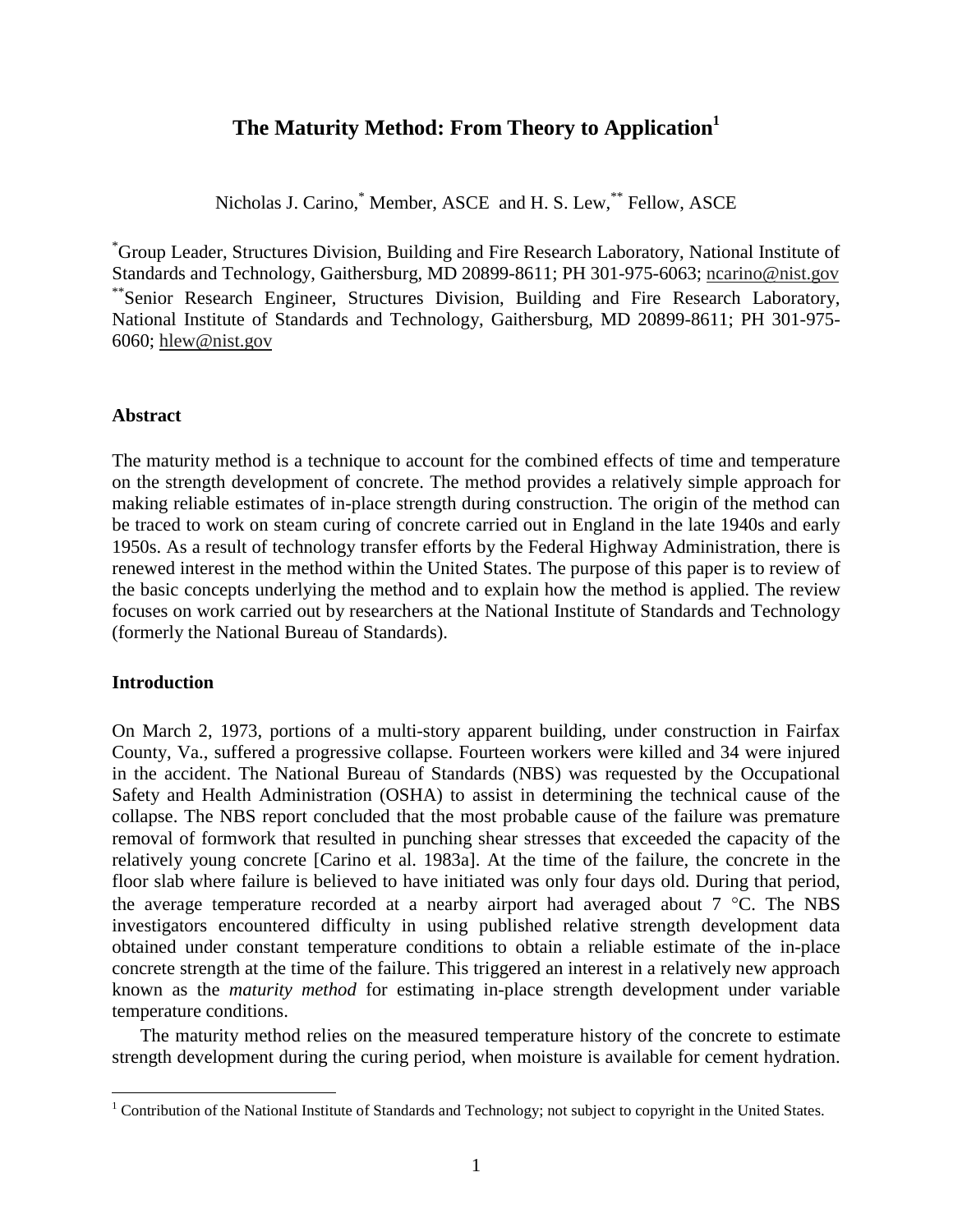The temperature history is used to calculate a quantity called the *maturity index*. For each concrete mixture, the relationship between strength (or other property of interest) and the maturity index is established beforehand. The strength relationship and the measured in-place maturity index are used to estimate the in-place strength.

The initial research at NBS confirmed that the maturity method could be used to estimate the development of compressive strength, and other mechanical properties of concrete, under different curing temperatures [Lew and Reichard 1978a, 1978b]. In this early work, the initial concrete temperature was the same for all specimens, and specimens were moved into the different temperature chambers after molding had been completed.

In a later study at NBS, the applicability of the maturity method under simulated field conditions was investigated [Carino et al. 1983b]. Three different concrete mixtures were used to fabricate slabs containing push-out cylinder molds [ASTM C 873]. In addition, push-out cylinder molds were filled with concrete and stored in a moist curing room. The slabs were cured outdoors (during the spring). The objective was to determine whether the strength-maturity relationships for the concrete in the field-cured push-out cylinders were the same as those for the companion laboratory-cured cylinders. The results of this study were perplexing: for one mixture there was good agreement between the strengths of field-cured and lab-cured specimens at equal maturities. For the other two mixtures there were significant differences. Examination of the temperature histories of all specimens revealed that, for those two mixtures, the outdoor-cured specimens experienced different early-age concrete temperatures than the lab-cured specimens. For equal values of the maturity index, specimens with higher early-age temperatures resulted in higher initial strengths and lower long-term strength. This "crossover" behavior is illustrated in Fig. 1. Therefore, it appeared that a given concrete mixture does not posses a unique strengthmaturity relationship; this behavior had been reported earlier by others [McIntosh 1956; Kleiger 1958].

On April 27, 1978, there was a major construction failure of a cooling tower being constructed in Willow Island, WV. The incident resulted in the death of 51 workers, who were on the scaffolding system that was anchored to the partially completed shell. The NBS was again requested to assist OSHA in determining the technical cause of the failure. The investigators concluded that the most likely cause of the collapse was insufficient concrete strength to support the applied construction loads [Lew 1980]. At the time of the failure, the previous lift of concrete in the shell was only one day old and had been exposed to an estimated average ambient temperature less than 10 °C. This failure convinced NBS researchers that there was an urgent need for standards on estimating in-place concrete strength during construction. Thus NBS staff began an in-depth study of the maturity method. The objective was to gain an understanding of the cause of the "crossover" effect and to develop alternative procedures to eliminate the problem [Carino 1981; Carino and Lew 1983; Carino 1982; Carino 1984]. The NBS research laid the foundation for the development of first standard in the world on the application of the maturity method [ASTM C 1074].

In the mid to late 1990s, the Federal Highway Administration undertook efforts to publicize products resulting from the Strategic Highway Research Program (SHRP). While there was no new research on the maturity method, SHRP Project C-204 recommended this method as an existing technology for estimating in-place strength development in highway structures. The FHWA's Office of Technology Applications assembled a trailer that was driven throughout the U.S to demonstrate the new technologies to state highway engineers. As a result of this effort,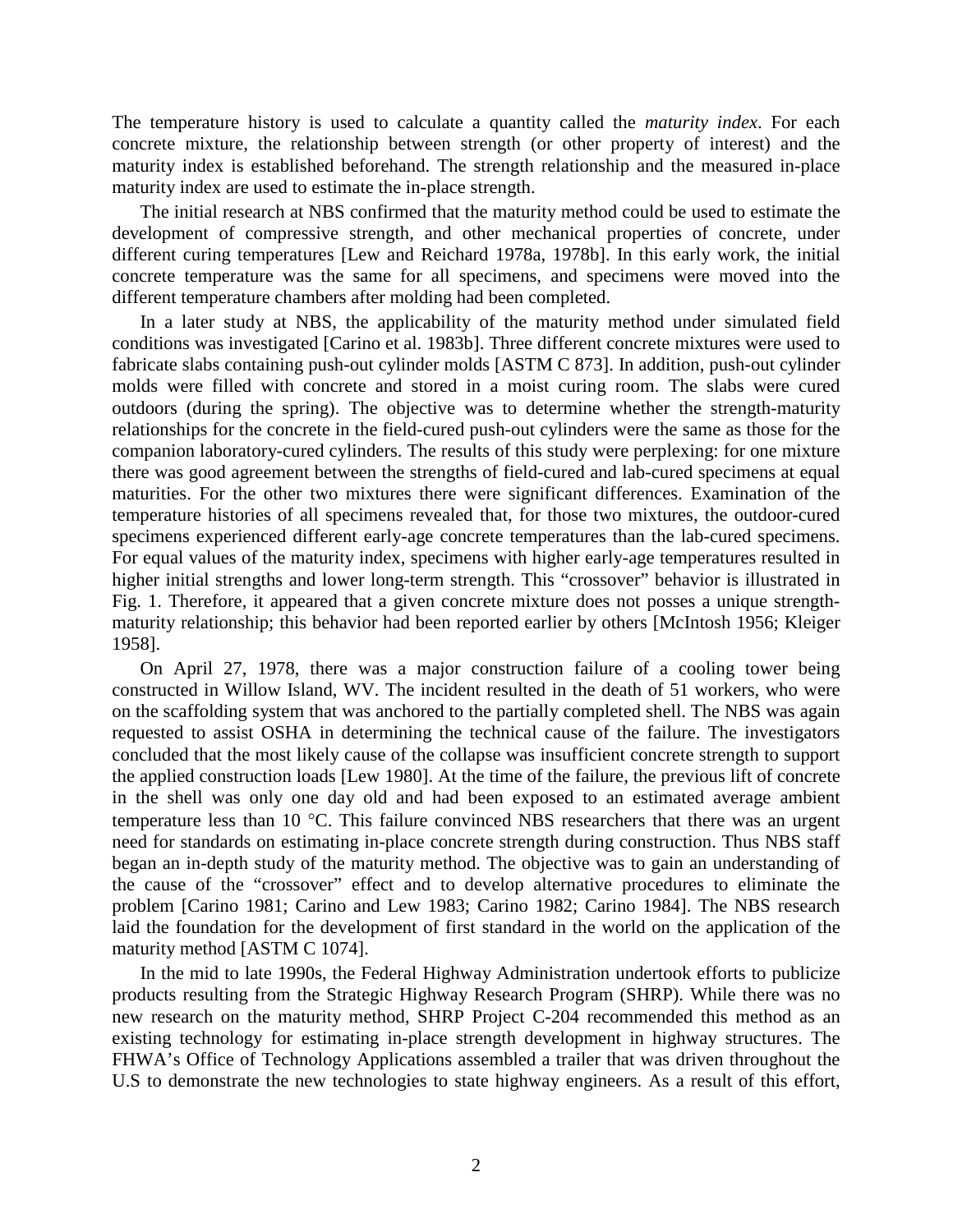

## **Fig. 1— The "crossover effect" due to different early-age concrete temperature during development of the strength-maturity relationship**

many state departments of transportation showed interest in incorporating this method into their standard practices (see for example Myers, 2000).

The purpose of this paper is to provide the reader with an understanding of the basis of the maturity method and to explain how it is implemented. Carino [1991] provides a comprehensive review of the history of the method, its theory, its limitations, and some of its applications.

## **Background**

The origins of the maturity method can be traced to a series of papers from England dealing with accelerated curing methods [McIntosh, 1949; Nurse, 1949; Saul, 1951]. There was a need for a procedure to account for the combined effects of time and temperature on strength development for different elevated temperature curing methods. It was proposed that the product of time and temperature could be used for this purpose. These ideas led to the famous *Nurse-Saul maturity function*:

$$
M = \sum_{0}^{t} (T - T_0) \Delta t \tag{1}
$$

where

 $M =$  maturity index,  $^{\circ}$ C-hours (or  $^{\circ}$ C-days),

- *T* = average concrete temperature,  $\degree$ C, during the time interval  $\Delta t$ ,
- $T_o$  = datum temperature (usually taken to be -10 °C),
- *t =* elapsed time (hours or days), and
- $\Delta t =$  time interval (hours or days).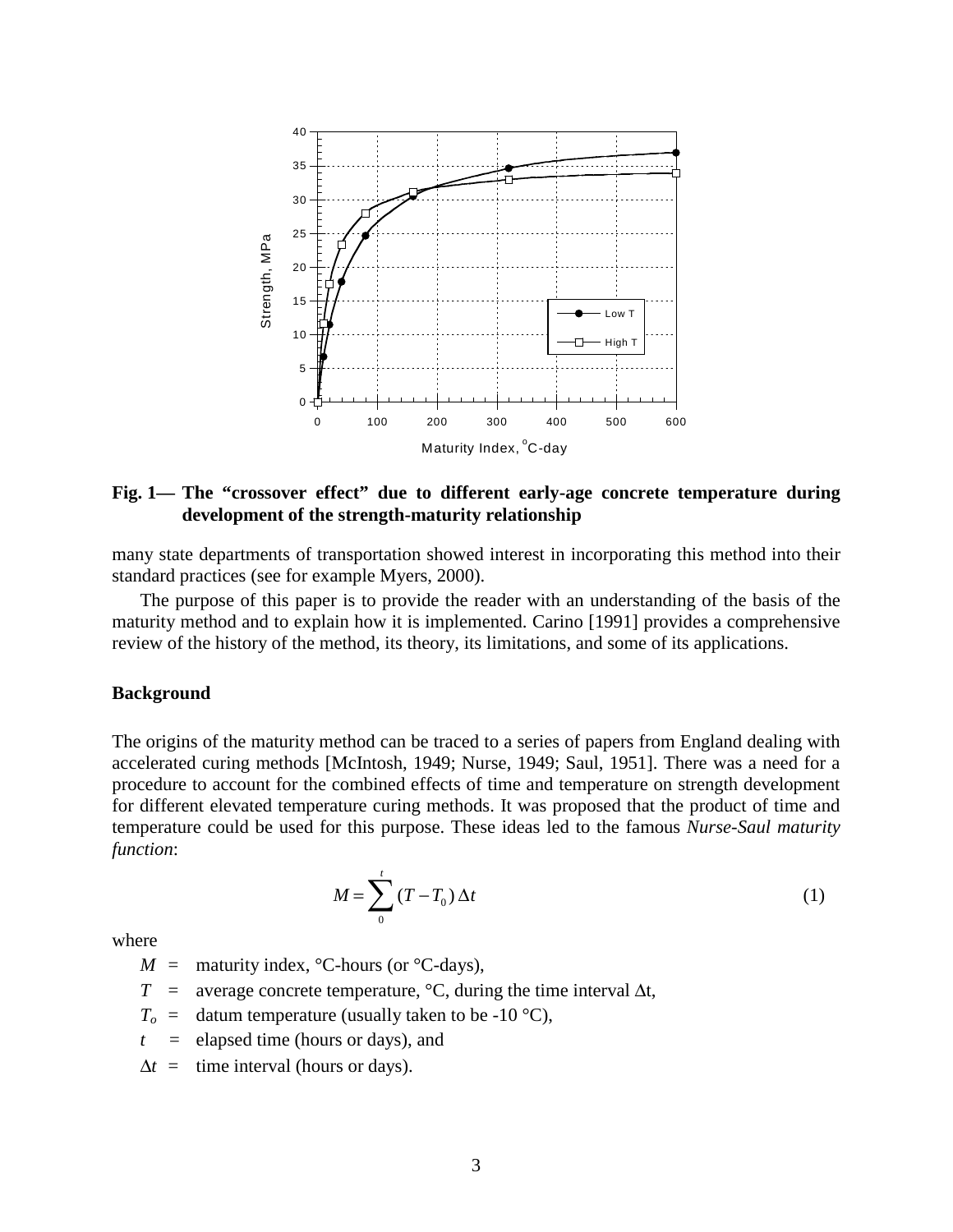

## **Fig. 2—Schematic of temperature history and temperature-time factor computed according to Eq. (1).**

The index computed by Eq. (1) was called the *maturity*, however, the current terminology is the *temperature-time factor* [ASTM C 1074]. Figure 2 shows a schematic temperature history and the temperature-time factor computed according to Eq. (1). The temperature-time factor at some age *t\** equals the area below the temperature curve and the datum temperature. In the original proposal, the datum temperature was taken to be the temperature below which strength development ceases. The traditional value for the datum temperature is  $-10^{\circ}$ C.

Saul [1951] presented the following principle that has become known as the *maturity rule*: *"Concrete of the same mix at the same maturity (reckoned in temperature-time) has approximately the same strength whatever combination of temperature and time go to make up that maturity*."

Equation  $(1)$  is based on the assumption that the initial rate of strength gain (during the acceleratory period<sup>2</sup> that follows setting) is a linear function of temperature [Carino 1984, 1991]. Soon after the introduction of Eq. (1), it was realized that this linear approximation might not be valid when curing temperatures vary over a wide range. As a result, other researchers proposed a series of alternatives to the Nurse-Saul function [Malhotra, 1971; Carino, 1991]. None of the alternatives, however, received widespread acceptance, and the Nurse-Saul function was used worldwide until an improved function was proposed in the late 1970s.

In 1977, Freiesleben Hansen and Pedersen [1977] proposed a new function to compute a maturity index from the recorded temperature history of the concrete. This function was based on the Arrhenius equation [Brown and LeMay, 1988] that is used to describe the effect of temperature on the rate of a chemical reaction (this is discussed further). The new function allowed the computation of the *equivalent age* of concrete as follows:

 $2$  After cement and water are mixed together, there is a time delay before strength development begins. This period is called the induction period. After the induction period there is rapid strength development, and this is the acceleratory period.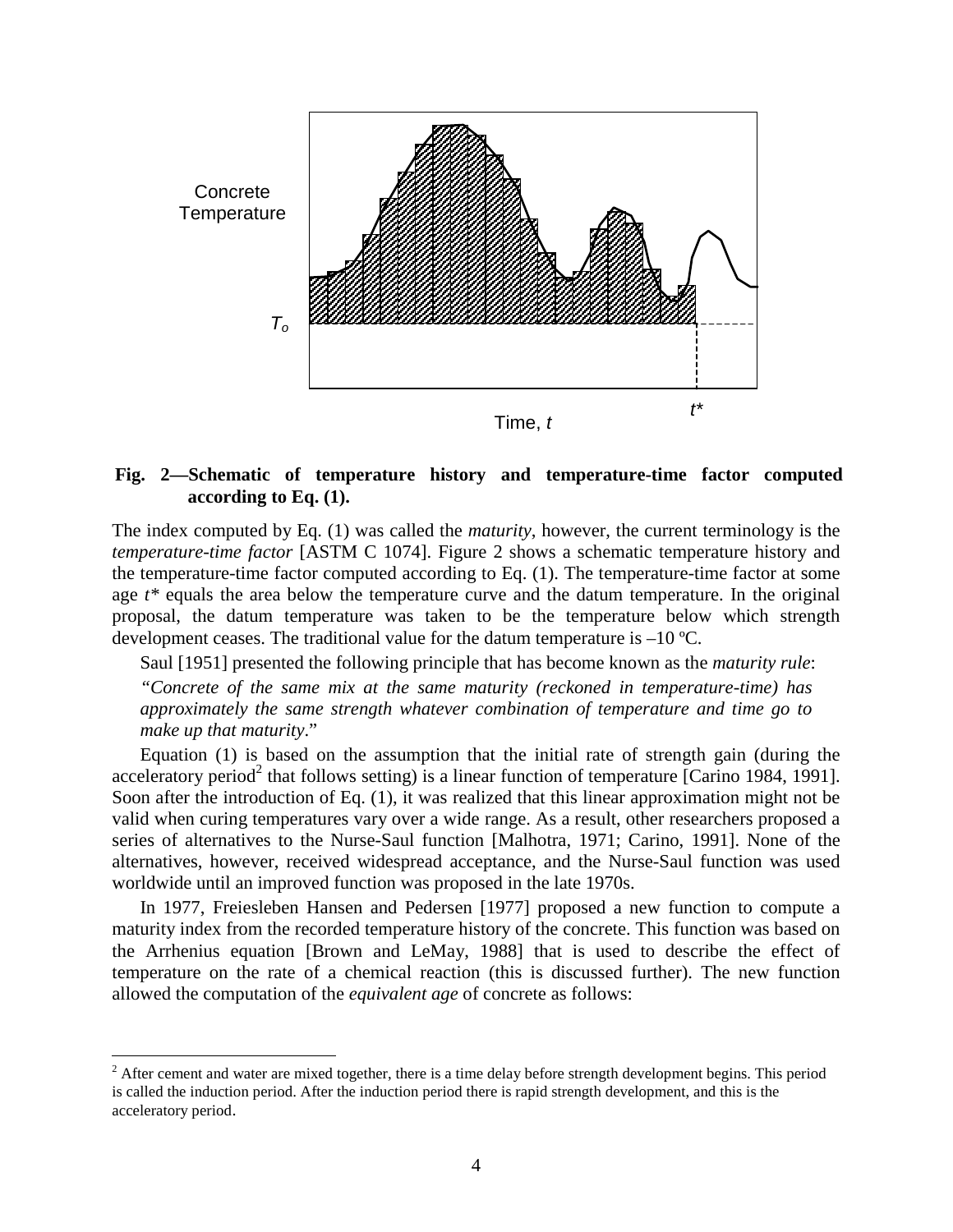$$
t_e = \sum_{0}^{t} e^{\frac{-E}{R} \left(\frac{1}{T} - \frac{1}{T_r}\right)} \Delta t
$$
 (2)

where

- $t_e$  = the equivalent age at the reference temperature,
- $E =$  apparent activation energy, J/mol,
- $R$  = universal gas constant, 8.314 J/mol-K,
- *T* = average absolute temperature of the concrete during interval ∆*t*, Kelvin, and
- $T_r$  = absolute reference temperature, Kelvin.

By using Eq. (2), the actual age of the concrete is converted to its equivalent age, in terms of strength gain, at the reference temperature. In European practice, the reference temperature is usually taken to be 20 °C, whereas in North American practice it is usually taken to be 23 °C. The introduction of this function overcame one of the main limitations of the Nurse-Saul function because it allowed for a non-linear relationship between the initial rate of strength development and curing temperature. This temperature dependence is described by the value of the apparent activation energy, *E*.

Comparative studies showed that this new maturity function is superior to the Nurse-Saul function [Byfors, 1980; Carino, 1982]. The use of Eq. (2) largely eliminated the discrepancies between strength-maturity relationships developed with different initial curing temperatures, that is, it eliminated the discrepancy at early maturity shown in Fig. 1. The new function, however, is not able to account for the effects of early-age temperature on the later-age strength (see Carino [1991] for a discussion on the cause of this effect). This is an inherent limitation of the maturity method, and is discussed in the section "Strength Development Relationships."

#### **Effect of Temperature on Strength Gain**

The key parameter in Eq. (2) is the "*activation energy*" that describes the effect of temperature on the rate of strength development. In the early 1980s, the first author began a series of studies to gain a better understanding of the maturity method [Carino, 1984]. From this work, a procedure was developed to obtain the "*activation energy*" of a given cementitious mixture. The procedure is based on determining the effect of curing temperature on the rate constant for strength development. The rate constant is related to the curing time needed to reach a certain fraction of the long-term strength, and can be obtained by fitting an appropriate equation to the strength versus age data acquired under constant temperature (isothermal) curing. The procedure to determine the "*activation energy*" includes the following steps:

- Cure mortar specimens at different constant temperatures.
- Determine compressive strengths at regular age intervals.
- Determine the value of the rate constant at each temperature by fitting a strength-age relationship to each set of strength-age data.
- Plot the natural logarithms of the rate constants versus the inverse of the curing temperature (in Kelvin).
- Determine the best-fit Arrhenius equation (to be explained, see Eq. (4)) to represent the variation of the rate constant with the temperature.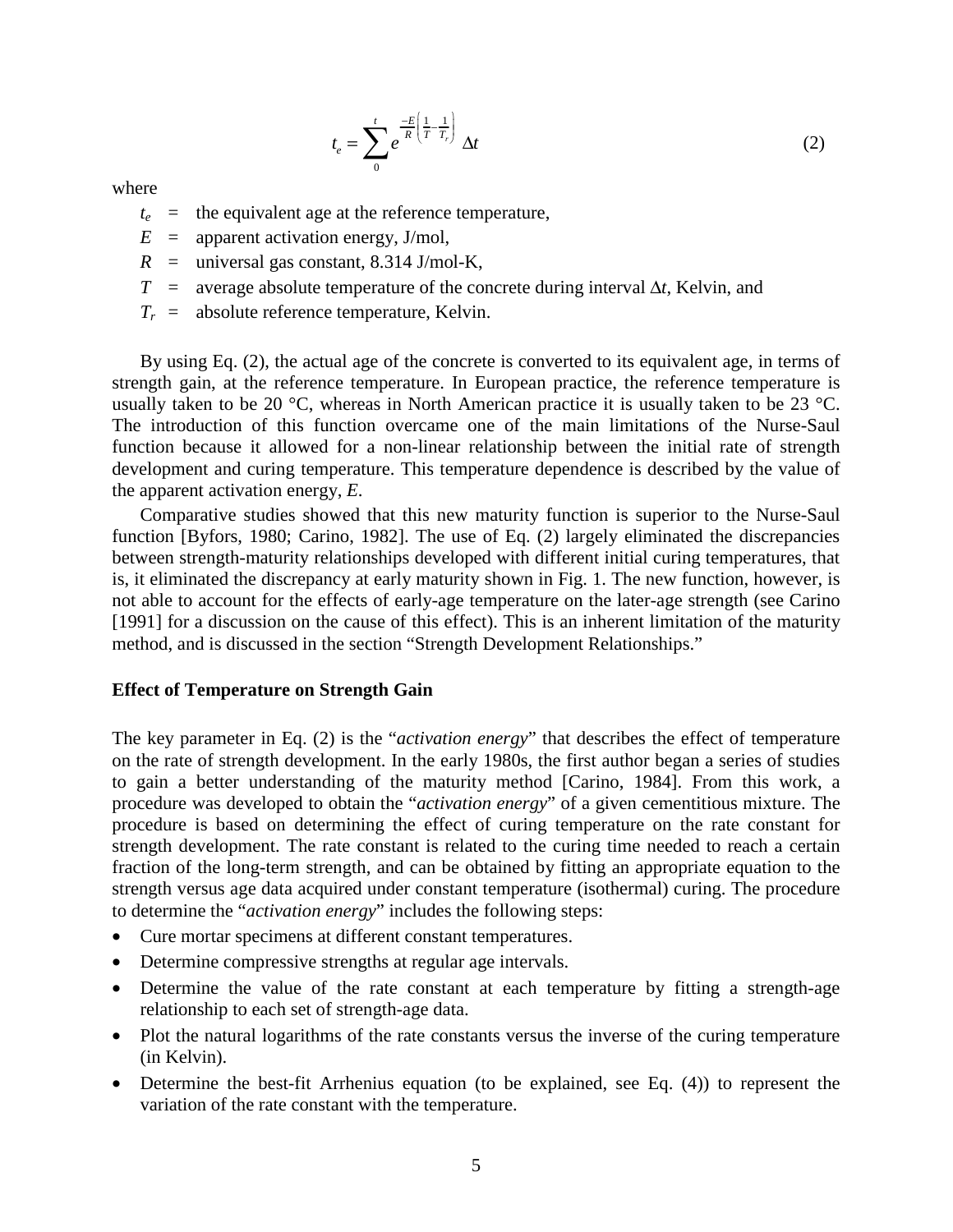By using the above procedure, the "*activation energy*" was determined for concrete and mortar specimens made with different cementitious materials [Tank and Carino, 1991; Carino and Tank, 1992]. It was found that for concrete with water-cement ratio  $(w/c) = 0.45$ , the "*activation energy*" ranged from 30 and 64 kJ/mol; while for  $w/c = 0.60$  it ranged from 31 to 56 kJ/mol, depending on the type of cementitious materials and admixtures.

The significance of the "*activation energy*" is explained further. In Eq. (2), the exponential term within the summation converts increments of curing time at the actual concrete temperature to equivalent increments at the reference temperature. Thus the exponential term can be considered as an *age conversion factor*, γ:

$$
\gamma = e^{\frac{-E}{R} \left( \frac{1}{T} - \frac{1}{T_r} \right)}
$$
\n(3)

Figure 3 shows how the age conversion factor varies with curing temperature for different values of the "*activation energy*". (Note that in Eq. (3), absolute temperature is used.) The reference temperature is taken as 23 °C ( $\approx$ 296 K). It is seen that for an "*activation energy*" of 30 kJ/mol, the age conversion factor is nearly a linear function of temperature. In this case, the Nurse-Saul equation would be a reasonably accurate maturity function to account for the combined effects of time and temperature, because the Nurse-Saul function assumes that the rate constant varies linearly with temperature [Carino, 1984]. For an "*activation energy*" of 60 kJ/mol, the age conversion factor is a highly non-linear function of the curing temperature. In this instance, the Nurse-Saul function would be an inaccurate maturity function. In summary, Fig. 3 shows the nature of the error in the age conversion factor if the incorrect value of activation energy were used for a particular concrete mixture. The magnitude of the error would increase with increasing difference of the curing temperature from 23 °C.

The reader will have noticed that the term "*activation energy*" has been used within quotation marks. This is because the E-value that is determined when the rate constant is plotted as a function of the curing temperature is not truly an activation energy as implied by the Arrhenius



**Fig. 3— Age conversion factor according to Eq. (3) for different values of apparent activation energy**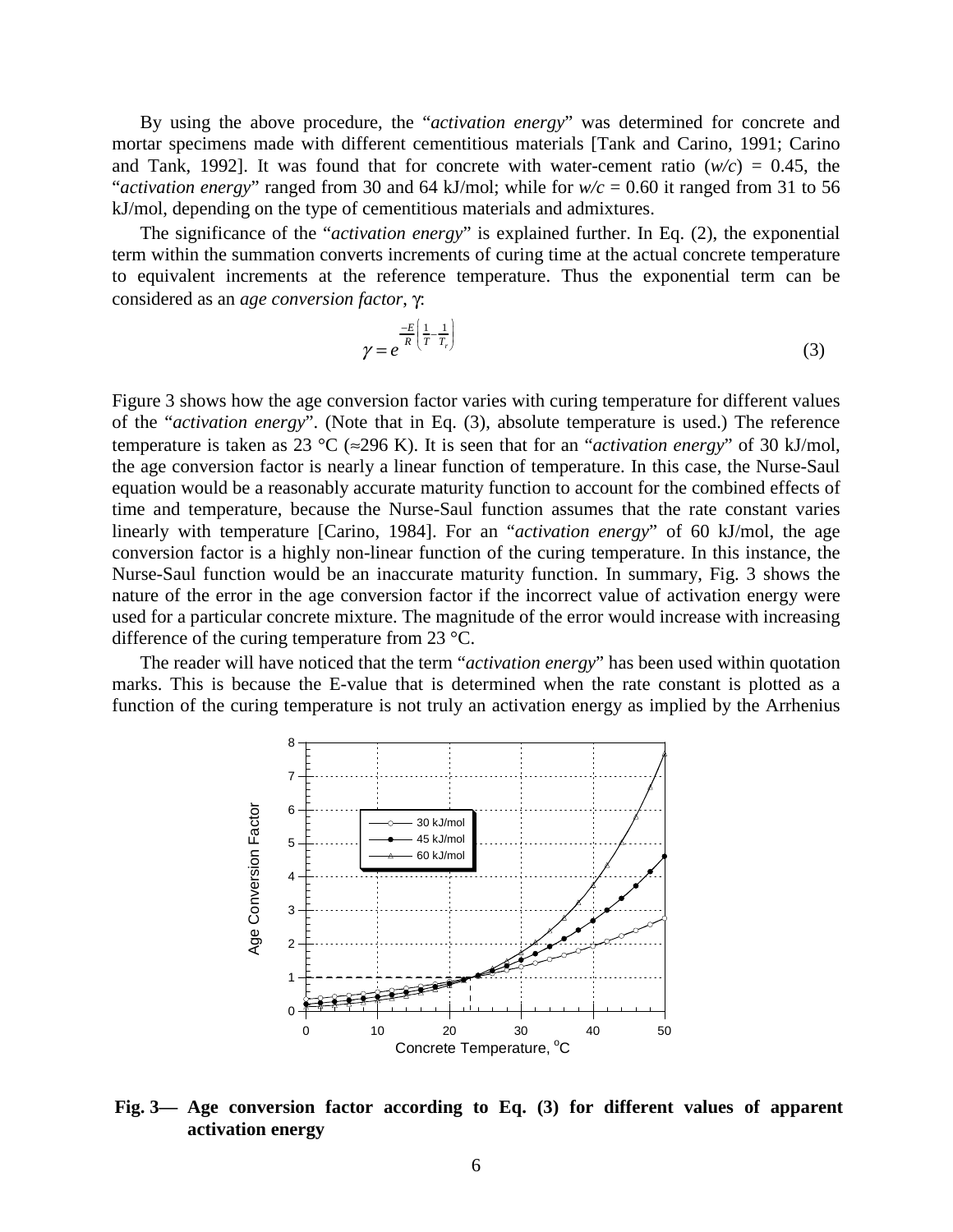equation. The following discussion is provided for those unfamiliar with the concept of activation energy or the origin of the Arrhenius equation.

The idea of "*activation energy*" was proposed by Svante Arrhenius in 1888 to explain why chemical reactions do not occur instantaneously when reactants are brought together, even though the reaction products are at a lower energy state [Brown and LeMay, 1988]. Arrhenius proposed that before the lower energy state is achieved, the reactants must have sufficient energy to overcome an energy barrier separating the unreacted and reacted states. A physical analogy is brick standing upright. The brick is in a lower energy state when lying horizontal, but it will not instantaneously tip over to this lower energy state. It must be pushed from the higher to the lower energy state. The energy required to push the brick from it upright position to the point of instability, after which the brick falls on its own, is the activation energy for this process.

For molecular systems, the reactant molecules are in constant motion and energy is transferred between them as they collide [Brown and LeMay, 1988]. A certain number of molecules will acquire sufficient energy to surmount the energy barrier and form the lower energy reaction product. As the system is heated, the kinetic energy of the molecules increases and more molecules will surmount the barrier. Thus the rate of reaction increases with increasing temperature. Arrhenius observed that the rate constant, *k*, of many reactions increased with temperature according to what has since been called the Arrhenius equation, as follows:

$$
k = A e^{\frac{-E}{RT}}
$$
 (4)

The term *A* is called the *frequency factor* and is related to the frequency of collisions and the probability that the molecules will be favorably oriented for reaction [Brown and LeMay, 1988]. It can be seen that the age conversion factor given by Eq. (2) is the ratio of the rate constants at two different temperatures.

The Arrhenius equation was derived empirically from observations of homogeneous chemical systems undergoing a single reaction. Roy and Idorn [1982] have noted that researchers "*... have cautioned that since cement is a multiphase material and also the process of cement hydration is not a simple reaction, homogeneous reaction kinetics cannot be applied.*" Thus the "*activation energy*" obtained from strength gain data or degree of hydration data is not a true activation energy for a single reaction as originally proposed by Arrhenius. This is why quotation marks have been used.

The authors believe that the Arrhenius equation happens to be one of several equations that can be used to describe the variation of the rate constant for strength gain (or degree of hydration) with curing temperature. This was the motivation for a simpler function than Eq. (2) to compute equivalent age [Carino, 1982; Tank and Carino, 1991; Carino and Tank, 1992]. It is suggested that the following exponential equation can represent the temperature dependence of the rate constant for strength gain:

$$
k = A_0 e^{BT} \tag{5}
$$

where

$$
A_0 =
$$
 the value of the rate constant at 0 °C,

- $B =$  temperature sensitivity factor,  $1$ <sup>o</sup>C, and
- $T =$  concrete temperature,  ${}^{\circ}C$ .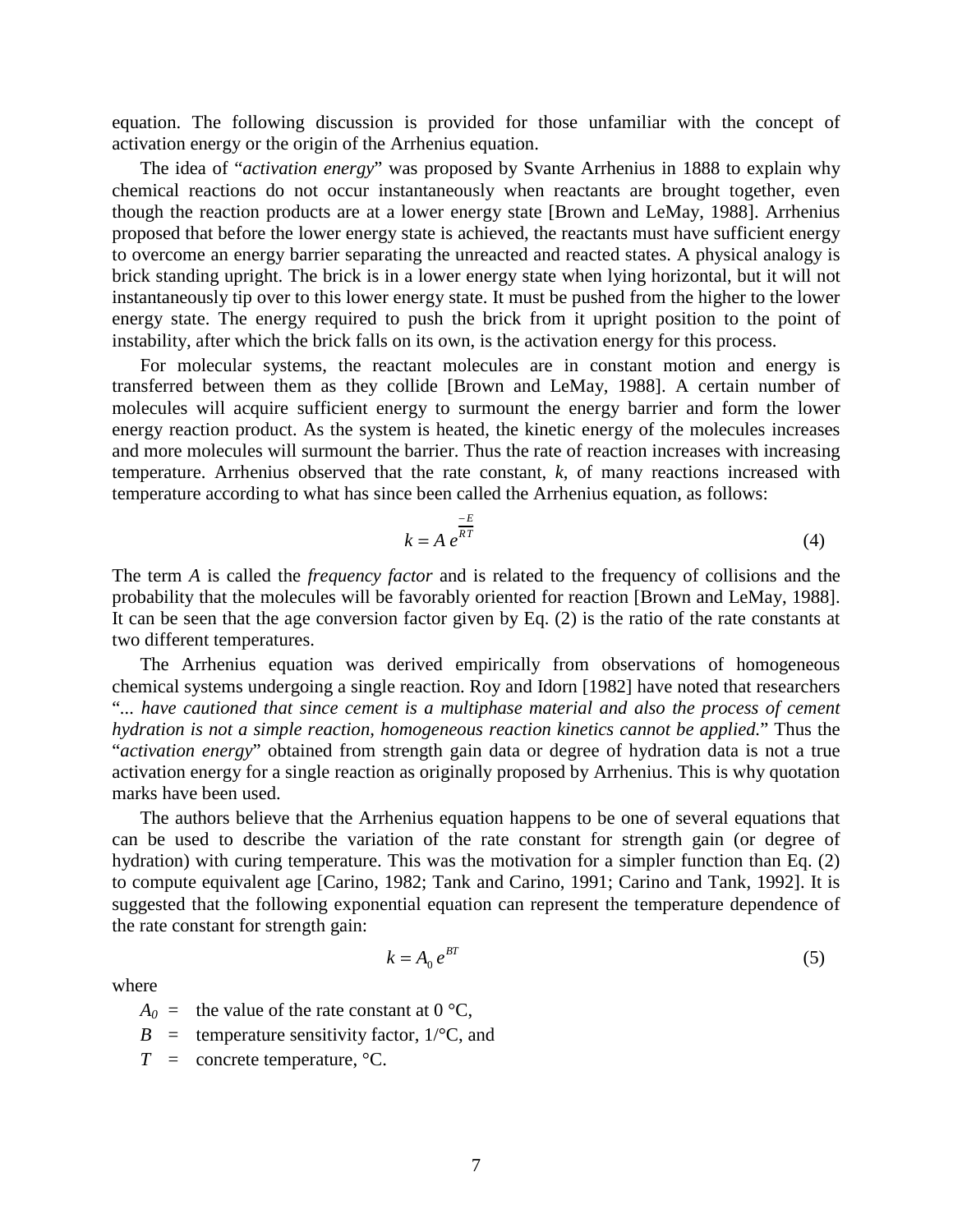Based on Eq. (5) and the fact that the age conversion factor is a ratio of rate constants, the equation for equivalent age at the reference temperature  $T_r$  is as follows:

$$
t_e = \sum_{0}^{t} e^{B(T-T_r)} \Delta t \tag{6}
$$

where

 $B =$  temperature sensitivity factor,  $1$ <sup>o</sup>C

- *T* = average concrete temperature during time interval ∆*t*, °C, and
- $T_r$  = reference temperature,  ${}^{\circ}C$ .

It was shown that Eqs. (2) and (6) would result in similar values of equivalent age [Carino, 1992]. The authors believe, however, that Eq. (6) has the following advantages over Eq. (2):

- The temperature sensitivity factor, *B*, has more physical significance compared with the apparent activation energy: for each temperature increment of 1/*B*, the rate constant for strength development increases by a factor of approximately 2.7.
- Temperatures do not have to be converted to the absolute temperature scale.
- Equation  $(6)$  is a simpler than Eq.  $(2)$ .

#### **Strength Development Relationships**

The key to developing the most appropriate maturity function for a particular concrete mixture is to determine the variation of the rate constant with curing temperature. As was mentioned, the rate constant is related to the rate of strength gain at a constant temperature, and it can be obtained from an appropriate equation of strength gain versus age. Thus it is necessary to consider some of the relationships that have been used to represent strength development of concrete.

The authors have used successfully the following hyperbolic equation for strength gain under isothermal curing up to equivalent ages at 23 °C of about 28 days:

$$
S = S_u \frac{k(t - t_0)}{1 + k(t - t_0)}
$$
\n(7)

where

*S* = strength at age *t*,

- *Su* = *limiting strength*,
- $k =$  rate constant, 1/day, and
- $t_0$  = age at start of strength development.

The basis of this equation has been explained elsewhere [Carino, 1984; Knudsen, 1980]. Equation  $(7)$  assumes that strength development begins at age  $t_0$ . Thus the period of gradual strength development during setting is not considered. The parameters  $S<sub>u</sub>$ ,  $k$ , and  $t<sub>0</sub>$  are obtained by least-squares curve fitting to strength versus age data. The *limiting strength*, *Su,* is the asymptotic value of the strength for the hyperbolic function that fits the data. As is discussed below, the best fit value for *Su* does not necessarily represent the actual long-term strength of the concrete, and that is why the italic font is used in the above definition. For the hyperbolic model,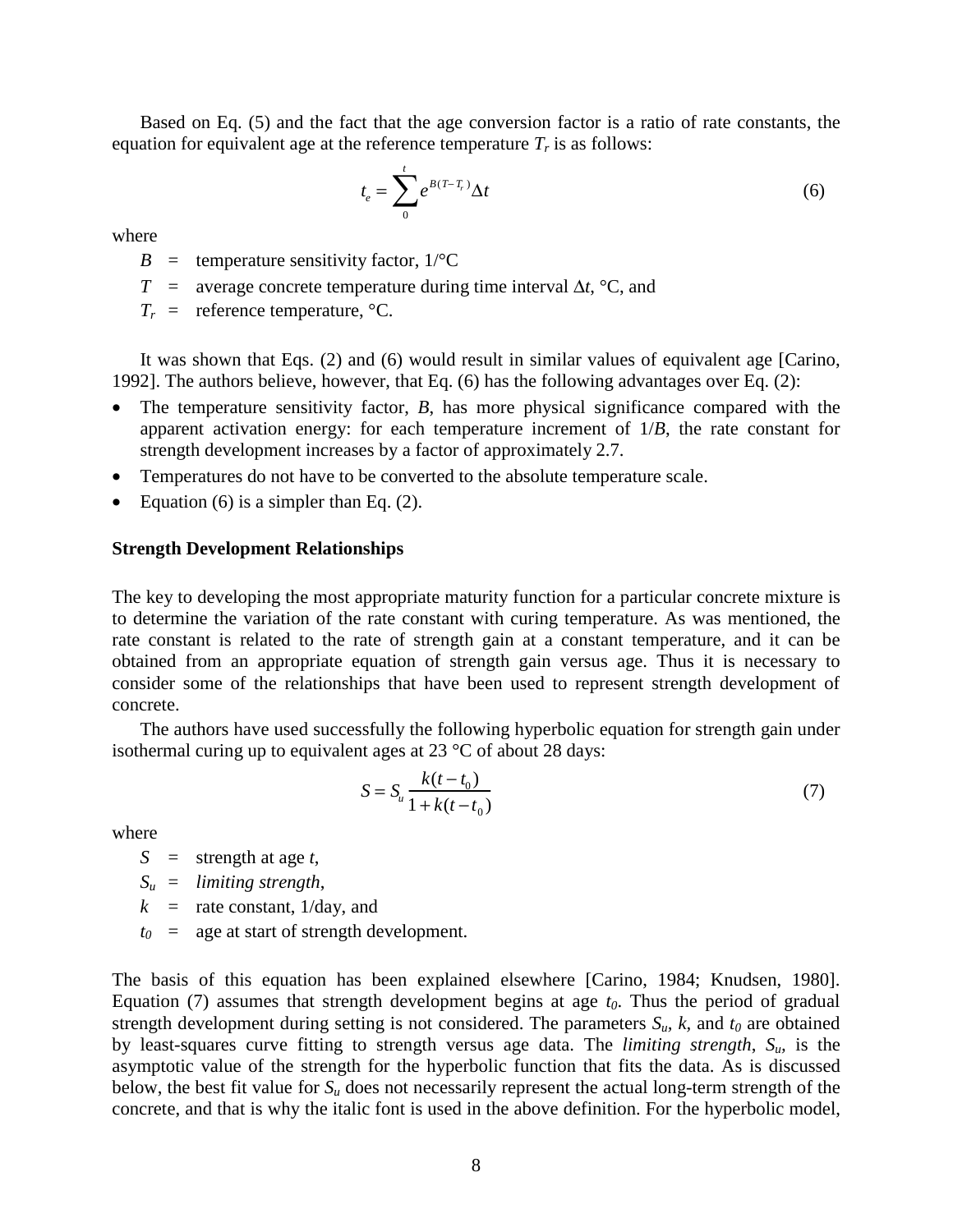the rate constant has the following property: when the age beyond  $t_0$  is equal to  $1/k$ , the strength equals 50 % of the *limiting strength*, *Su.*

An equation similar to Eq. (7) was also used by Knudsen [1980] and Geiker [1983] to represent the degree of hydration and development of chemical shrinkage as a function of age. Geiker [1983], however, noted that Eq. (7) gave a poor fit for certain cementitious systems. It was found that the following version of the hyperbolic equation gave a better fit to that data than Eq. (7) [Knudsen, 1984]:

$$
S = S_u \frac{\sqrt{k(t - t_0)}}{1 + \sqrt{k(t - t_0)}}
$$
(8)

Knudsen [1984] explained the differences between Eq. (7) and Eq. (8) in terms of the hydration kinetics of individual cement particles. Equation (7) is based on *linear kinetics*, which means that the degree of hydration of an individual cement particle is a linear function of the product of time and the rate constant. Equation (8) is based on *parabolic kinetics,* which means that the degree of hydration is a function of the *square root* of the product of time and the rate constant. Thus Eqs. (7) and (8) are called the *linear hyperbolic* and *parabolic hyperbolic* models.

Freiesleben Hansen and Pedersen [1985] proposed the following exponential equation to represent strength development of concrete under isothermal curing:

$$
S = S_u e^{-\left(\frac{\tau}{t}\right)^\alpha} \tag{9}
$$

where

 $t = \text{age}$ 

 $\tau$  = a time constant and

 $\alpha$  = a shape parameter.

This equation can model gradual strength development during the setting period and it is also asymptotic to a limiting strength. The time constant  $\tau$  represents the age at which the strength has reached 0.37  $S_u$ . Thus the value of  $1/\tau$  is the rate constant for this equation. The shape parameter  $\alpha$  affects the slope of the curve during the acceleratory period and it affects the rate with which the strength approaches the limiting strength [Carino, 1991].

Examples are presented to illustrate the performance of Eqs. (7), (8), and (9) in representing actual strength development data. Figure 4(a) shows strength data for mortar cubes cured at room temperature and tested at ages from 0.4 to 56 days. Figure 4(b) shows data for standard-cured concrete cylinders tested at ages from 7 days to 3.5 years [Carette and Malhotra, 1991]. The curves are the best-fit curves for Eqs. (7), (8), and (9). For the mortar data, the linear hyperbolic function and the exponential function fit the data well, and these curves are nearly indistinguishable in Fig. 4(a). For the concrete data, the parabolic hyperbolic function and the exponential function fit the data well and these curves cannot be distinguished in Fig. 4(b).

The results shown in Fig. 4 highlight the capabilities of the various strength-age functions. The linear hyperbolic function appears to be a good model for strength development up to about 28 days (equivalent age) but not for later ages. The parabolic hyperbolic model appears to be better suited for modeling later age strength gain. The exponential model appears to be capable of modeling strength gain over the full spectrum of ages.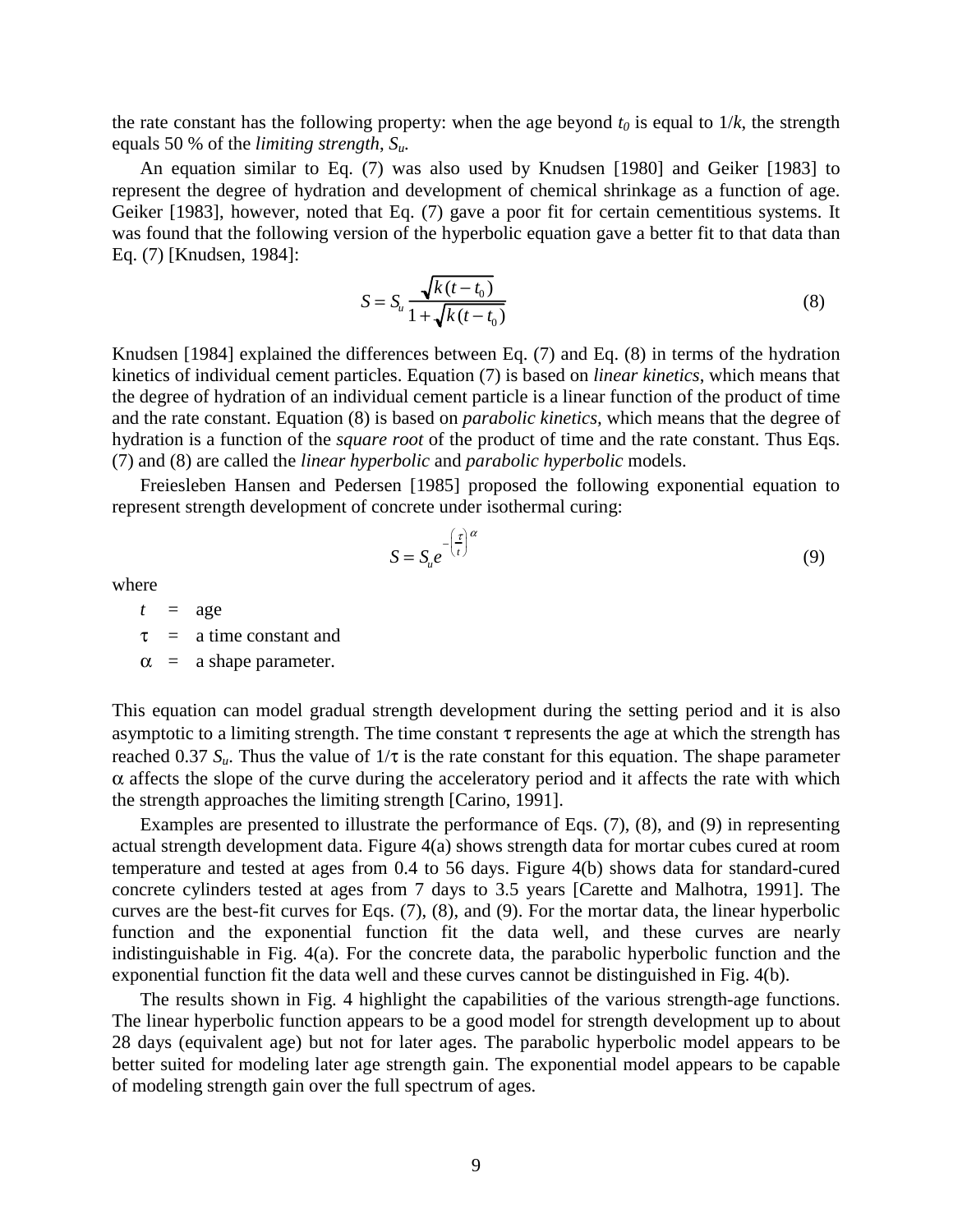

**Fig. 4—Fit of strength-age models to data: (a) mortar cubes and (b) concrete cylinders**

The inherent limitation of the linear hyperbolic function can be understood by considering the ratio of the *limiting strength* to the 28-day strength. If the  $t_0$ -term in Eq. (7) is neglected, the following equation is obtained for this ratio:

$$
\frac{S_u}{S_{28}} = \beta = 1 + \frac{1}{28k} \tag{10}
$$

Thus the value of  $\beta$  is directly related to the rate constant. A higher value of *k* results in a lower value of β, which means a smaller difference between the *limiting strength* and the 28-day strength. The rate constant is, in turn, controlled primarily by the initial rate of strength development. The fact is that the ratio of actual long-term strength of concrete to the 28-day strength does not obey Eq. (10). This means that value of  $S_u$  obtained by fitting the linear hyperbolic model to strength-age data will be lower than the actual long-term strength of concrete if allowed to cure for a long time.

Based on the above discussion, one might conclude that the exponential model given by Eq. (9) is the best for determining the rate constant at a particular curing temperature. This would be correct if the shape parameter,  $\alpha$ , were independent of the curing temperature. Test results show that this is not always the case [Carino et al., 1992]. Thus a maturity function based solely upon the variation of the rate constant  $(1/\tau)$  with temperature would not be able to account accurately for the combined effects of time and temperature on strength development.

Which strength-development model should be used? The maturity method is used typically to monitor strength development during construction. Therefore, it is not necessary to model accurately the strength gain at later ages. The authors believe that the linear hyperbolic model can be used to analyze strength data, up to a 28-day equivalent age, to determine the variation of the rate constant with curing temperature. Knudsen<sup>3</sup> suggests that the linear hyperbolic model is suitable up to a degree of hydration of 85 %. The suitability of the linear hyperbolic model was also demonstrated in a recent study on the applicability of the maturity method to mortar

<sup>3</sup> T. Knudsen, The Technical University of Denmark, April 1985, personal communication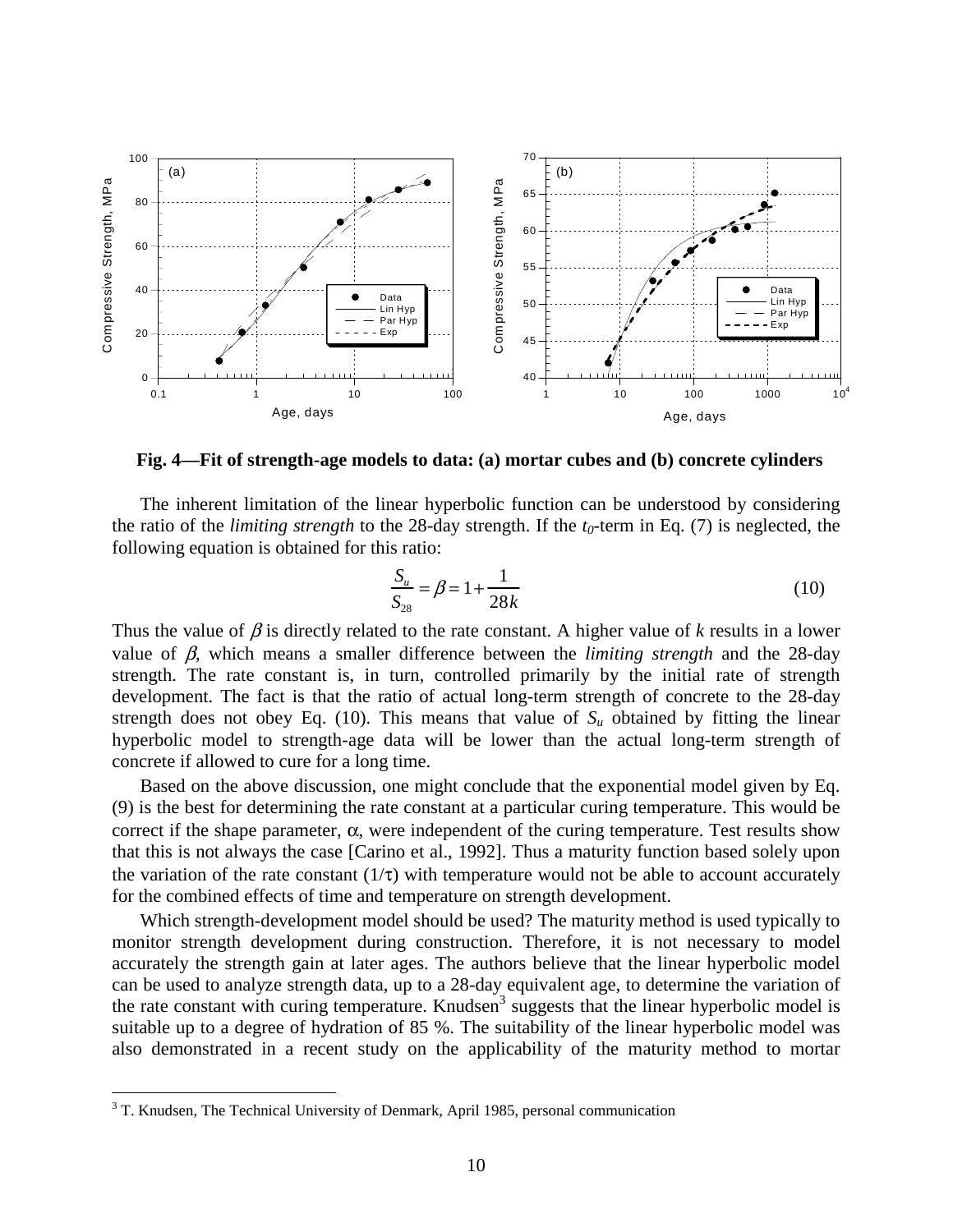mixtures with low water-cementitious materials ratios, typical of those in *high-performance concrete* [Carino et al., 1992].

#### **In-place Strength**

The maturity method is generally used to estimate the in-place strength of concrete by using the in-place maturity index and a previously established relationship between maturity index and strength. This assumes that a given concrete possesses a unique relationship between strength and the maturity index. This assumption would be acceptable if the long-term strength of concrete were independent of the curing temperature, but this is not the case. It is known that the initial temperature of the concrete affects the long-term strength [Verbeck and Helmuth, 1968]. Thus if the same concrete mixture were used for a cold weather placement and a hot weather placement, the strength would not be the same for a given maturity index. It is proposed that the correct application of the maturity method is to estimate *relative strength*. Tank and Carino [1991] proposed the following *rate constant* model of relative strength development, *S/Su*, in terms of equivalent age *te*:

$$
\frac{S}{S_u} = \frac{k_r(t_e - t_{0r})}{1 + k_r(t_e - t_{0r})}
$$
\n(11)

where

 $k_r$  = value of the rate constant at the reference temperature, and

 $t_{0r}$  = age at start of strength development at the reference temperature.

## Equation (11), leads to the following modified maturity rule [Carino 1991]: *Samples of a given concrete mixture which have the same equivalent age and which have had a sufficient supply of moisture for hydration will have developed equal fractions of their limiting strength irrespective of their actual temperature histories.*

The previous discussion, however, has shown that, for the linear hyperbolic model, the ratio  $S/S_u$ may not indicate the true fraction of the long-term strength because the calculated value of *Su* may not be the actual long-term strength. This deficiency can be overcome by expressing relative strength as a fraction of the strength at an equivalent age of 28-days. By using the definition of  $\beta$ in Eq. (10), the relative strength gain equation would be as follows:

$$
\frac{S}{S_{28}} = \beta \frac{k_r (t_e - t_{0r})}{1 + k_r (t_e - t_{0r})}
$$
(12)

The value of β would be obtained as follows:

- Fit Eq. (7), to the data of strength versus equivalent age.
- Estimate the strength at an equivalent age of 28 days,  $S_{28}$ , from the best-fit equation.
- Divide the value of  $S_u$  by  $S_{28}$ .

By using Eq. (12) and the measured in-place equivalent age, one can estimate the fraction of the 28-day strength that will have developed. It is, however, not possible to estimate  $S_{28}$  without additional testing of the concrete. This is an inherent limitation in the application of the maturity method.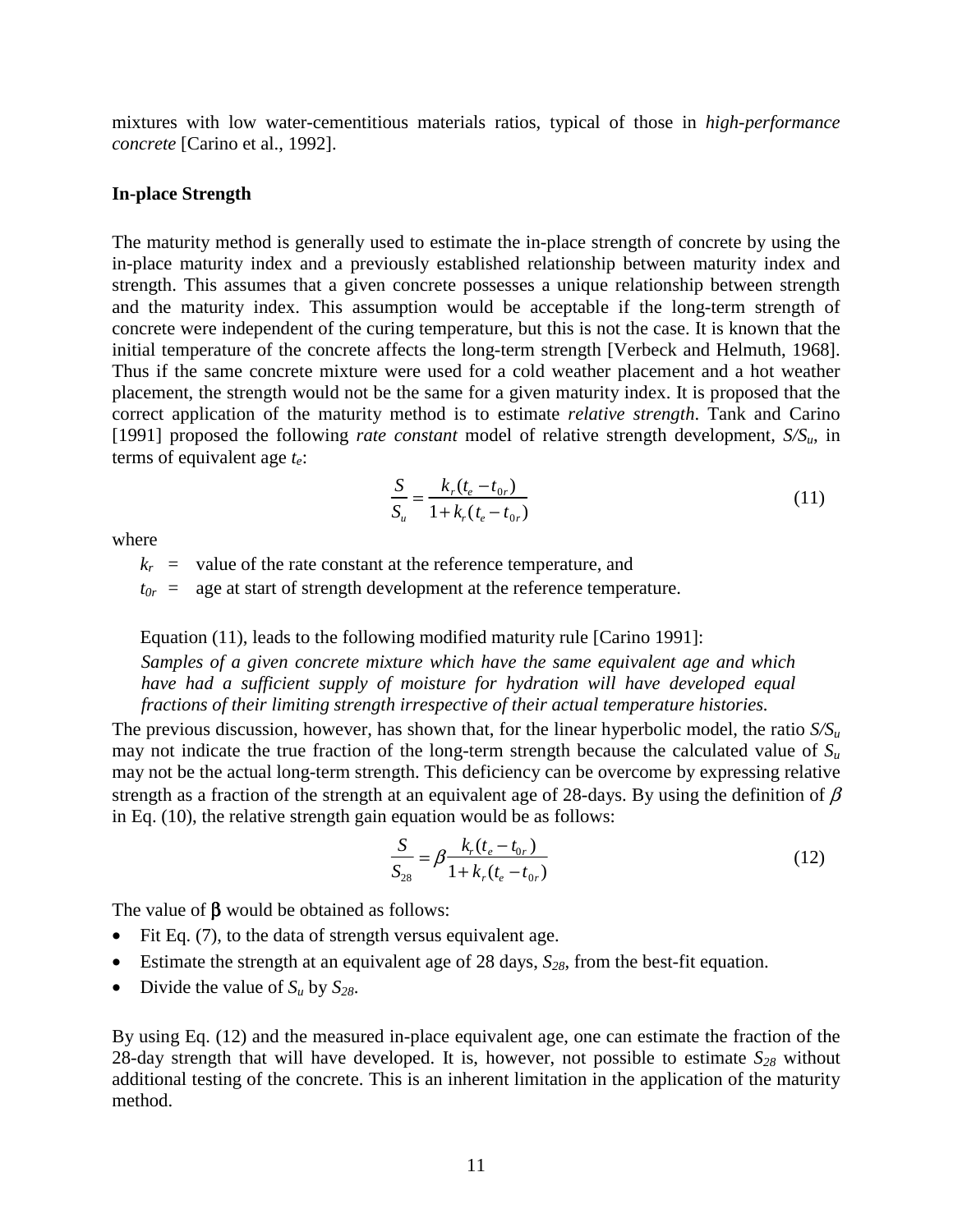

**Fig. 5—a) Initial setting time versus temperature; b) plot of natural logarithm of inverse of setting time versus inverse of absolute temperature (Pinto and Hover 1999)**

#### **Setting Time and Maturity**

Pinto and Hover (1999) investigated whether the maturity method was applicable to the setting time of concrete measured in accordance with ASTM C 403/C 403M. The solid circles in Figure 5(a) show the reported initial setting times as a function of the average temperature. They found that the setting time at different temperatures could be used to obtain an apparent activation energy to represent the temperature dependence of setting time. The inverses of the setting times were used as rate constants, and the natural logarithms of the rate constants were plotted as a function of the inverse of absolute temperature. As shown in Fig. 5(b), a straight line can be fitted to the transformed data. The slope of the line represents the negative of the apparent activation energy divided by the gas constant  $(Eq. (2))$ , and is referred to as  $Q$  in ASTM C 1074. The value of *Q* in this case is 4978 1/K, which is close to the value of 5000 1/K recommended in ASTM C 1074 for concrete with Type I cement. The measured setting times can be converted to the equivalent setting times at 23 ºC by using Eq. (2). These values are shown as the open squares in Fig. 5(a). It is seen that the equivalent setting times are very close to the same value. Thus by measuring setting times at two extreme temperatures, it is possible to estimate the setting times for any temperature within the extremes.

Aside from demonstrating that setting times at different temperatures can be estimated on the basis of the maturity method, Pinto and Hover's work may lead to a simplified method for determining the apparent activation energy associated with strength gain. Measuring setting times at different temperatures is simpler than the procedure recommended in ASTM C 1074, which involves measuring strength development of mortar mixtures. This is worthy of additional study.

#### **ASTM Practice C 1074**

In 1987, ASTM adopted a standard practice on the use of the maturity method to estimate inplace strength [ASTM C 1074]. Application of the maturity method requires the following steps: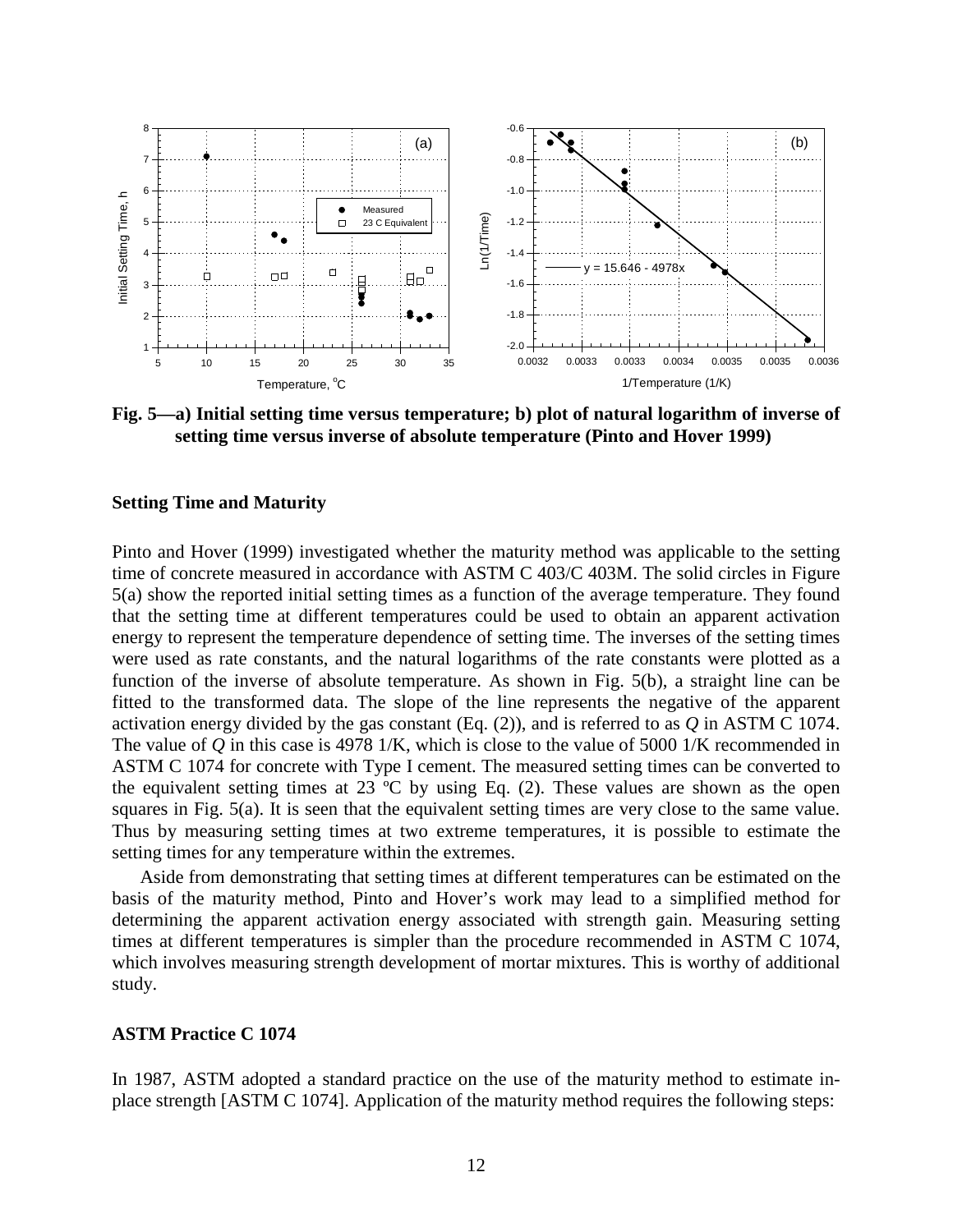- Determination of the appropriate maturity function for the specific concrete that will be used in construction.
- Determination of the relationship between compressive strength and the maturity index.
- Measurement of the in-place maturity index and estimation of the in-place strength.

These steps are shown schematically in Fig. 6.

ASTM C 1074 permits the user to express the maturity index using either the temperaturetime factor based on Eq. (1) or equivalent age based on Eq. (2). For the Nurse-Saul function, it is recommended that the datum temperature be taken as 0 °C if ASTM Type I cement is used without admixtures and the expected curing temperature is within 0 °C and 40 °C. For the Arrhenius equation, an activation energy of 41.5 kJ/mol is recommended. For other conditions or when maximum accuracy is desired, the best value of the datum temperature or activation energy should be determined experimentally.

The ASTM standard provides procedures for developing the strength-maturity relationship and for estimating the in-place strength. In addition, a procedure is provided for obtaining the datum temperature or activation energy, if that is desired.

*Datum Temperature or Activation Energy*—The procedure for determining the datum temperature or activation energy follows the approach discussed previously in the section "Effect of Temperature on Strength Gain." Basically, mortar cubes made with the materials to be used in construction are cured at three temperatures. Two of the curing temperatures should be the minimum and maximum curing temperatures expected for the in-place concrete, and the third temperature should be midway between the extremes. The cubes are tested for compressive strength at regular time intervals.

Alternative procedures are permitted for determining the rate constants under the three curing conditions. The simplest approach is to use statistical analysis software that allows least-squares fitting of Eq. (7). The strength-age data for each curing temperature are used to obtain the *k* value in Eq. (7). If the user does not have this capability, an alternative approach is to determine the final setting times at the three curing temperatures using the penetration resistance method [ASTM C 403/C 403M]. The final setting times are used to approximate the ages when strength development is assumed to begin, that is,  $t_0$ . For each curing temperature, the reciprocals of the cube strengths are plotted as a function of  $1/(t-t_0)$ . This approach makes use of a transformation of Eq. (7) that results in a linear equation between the inverse of strength and the inverse of age [Carino 1991]. For each temperature, the least-squares best-fit straight line is determined, and the rate constant is obtained by dividing the intercept by the slope of line.

To obtain the datum temperature, the rate constants are plotted as a function of temperature and the best-fit straight line is determined. The intercept of the line with the temperature axis is the datum temperature. To obtain the activation energy, the natural logarithms of the rate constants are plotted against the reciprocals of the absolute curing temperatures. The negative of the slope of the straight line equals the activation energy divided by the gas constant (referred to as *Q* in ASTM C 1074).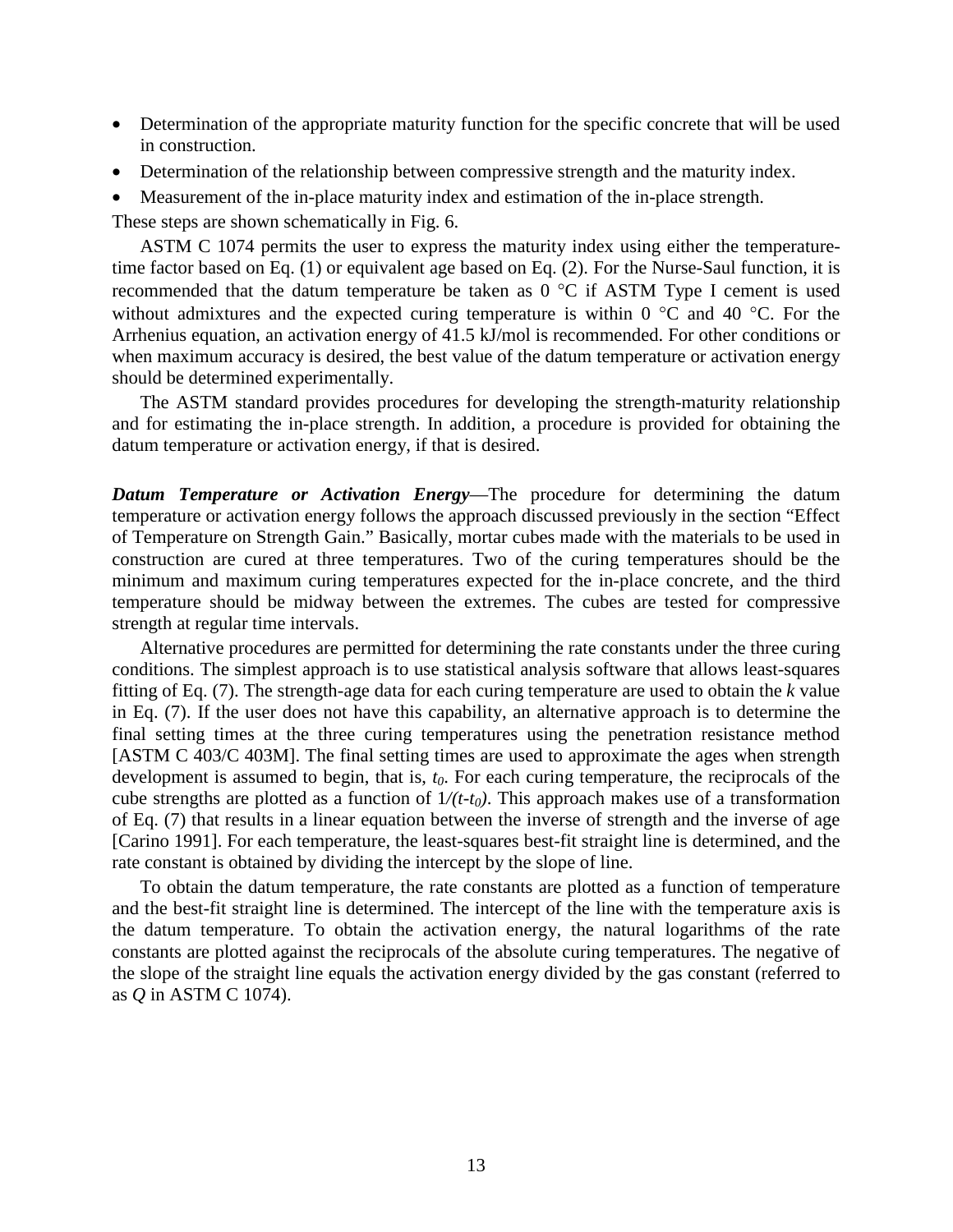

**Fig. 6—Application of the maturity method requires laboratory testing and field measurement of temperature history**

*Strength-maturity Relationship*—To develop the strength-maturity relationship, cylindrical concrete specimens are prepared using the mixture proportions and constituents of the concrete to be used in construction. These specimens are prepared according to the usual procedures for making and curing test specimens in the laboratory.

After the cylinders are molded, temperature sensors are embedded at the centers of at least two cylinders. The sensors are connected to instruments that automatically compute maturity or to temperature recording devices.

The specimens are cured in a water bath or in a moist curing room. At ages of 1, 3, 7, 14, and 28 days, compression tests are performed on at least two specimens. At the time of testing, the average maturity value for the instrumented specimens is recorded. If maturity instruments are used, the average of the displayed values is recorded. If temperature recorders are used, the maturity is evaluated according to Eq. (1) or Eq. (2). A recording time interval of one-half hour or less should be used for the first 48 hours, and longer time intervals are permitted for the remainder of the curing period.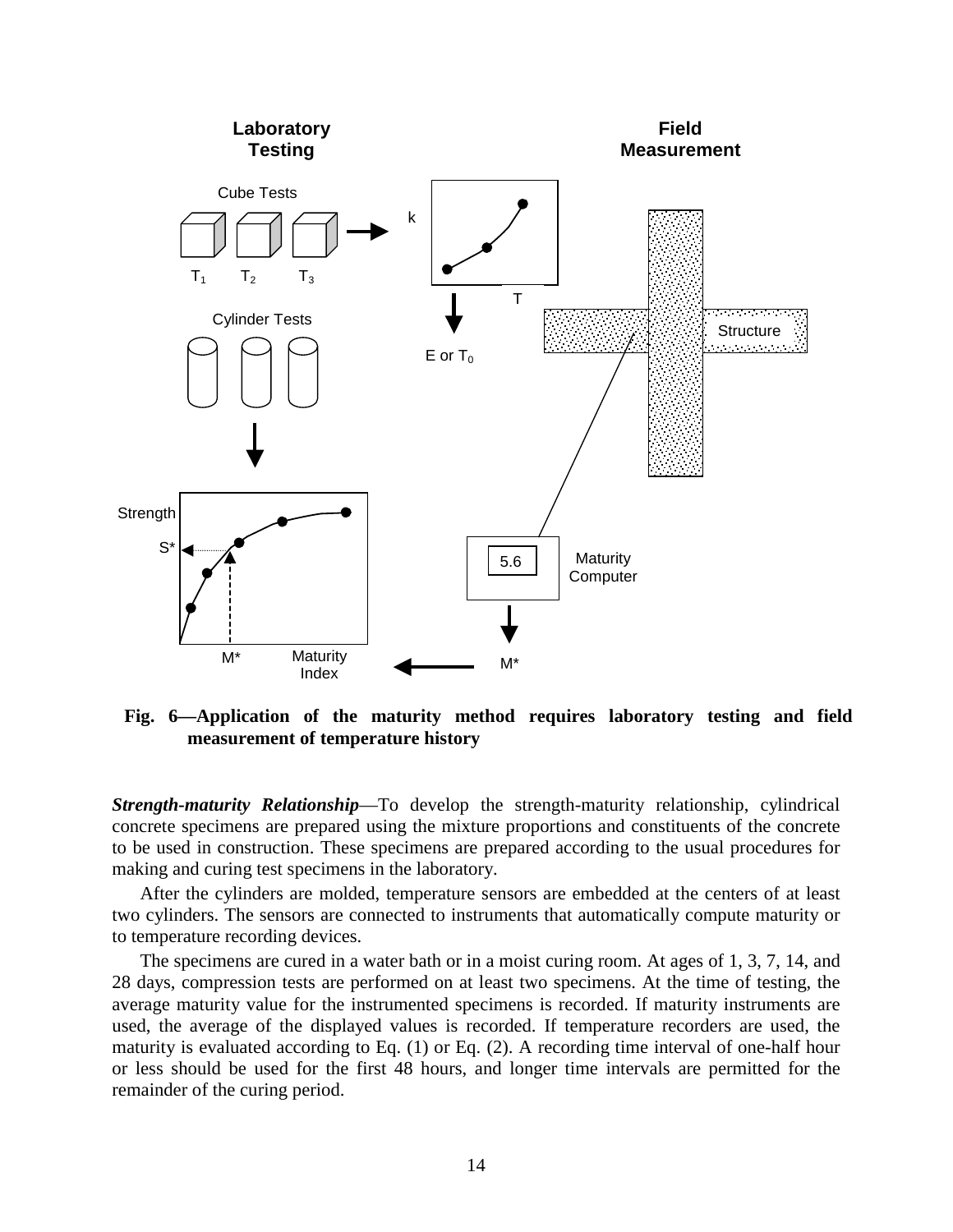

## **Fig. 7— Comparison of strength-maturity relationships; the logarithmic function, Eq. (13), does not fit the data as well as the linear hyperbolic function, Eq. (7).**

A plot is made of the average compressive strength as a function of the average maturity index. A best-fit smooth curve is drawn through the data, or regression analysis may be used to determine the best-fit curve for an appropriate strength-maturity relationship. The resulting curve would be used to estimate the in-place strength of that concrete mixture.

One of the popular strength-maturity relationships is the following logarithmic equation proposed by Plowman (1956):

$$
S = a + b \log(M) \tag{13}
$$

where

 $a =$  strength for maturity index  $M = 1$ ,

 $b =$  slope of line, and

 $M =$  maturity index

Equation (13) is popular because of its simplicity; it plots as a straight line when a log scale is used for the maturity index axis, but it has its limitations. It does not provide a good representation of the relationship between strength and maturity index for low or high values of the maturity index. It predicts that strength keeps on increasing with maturity index, that is, there is no limiting strength. In fact the slope of the line, *b*, represents the strength increase for every ten-fold increase in maturity index. Figure 6 illustrates that it may not be the most appropriate equation to use for the strength-maturity relationship. In this case, strength versus equivalent age data are fitted with Eq. (13) and the linear hyperbolic equation given by Eq. (7). It is clear that Eq. (13) does not represent the relationship between strength and maturity index over the range of values from about 0.4 d to 28 d shown in the Fig. 7.

The ASTM standard assumes that the initial temperature of the concrete in the field is approximately the same as the laboratory temperature when the cylinders were prepared. If the actual early-age temperatures are significantly greater than the laboratory temperatures, the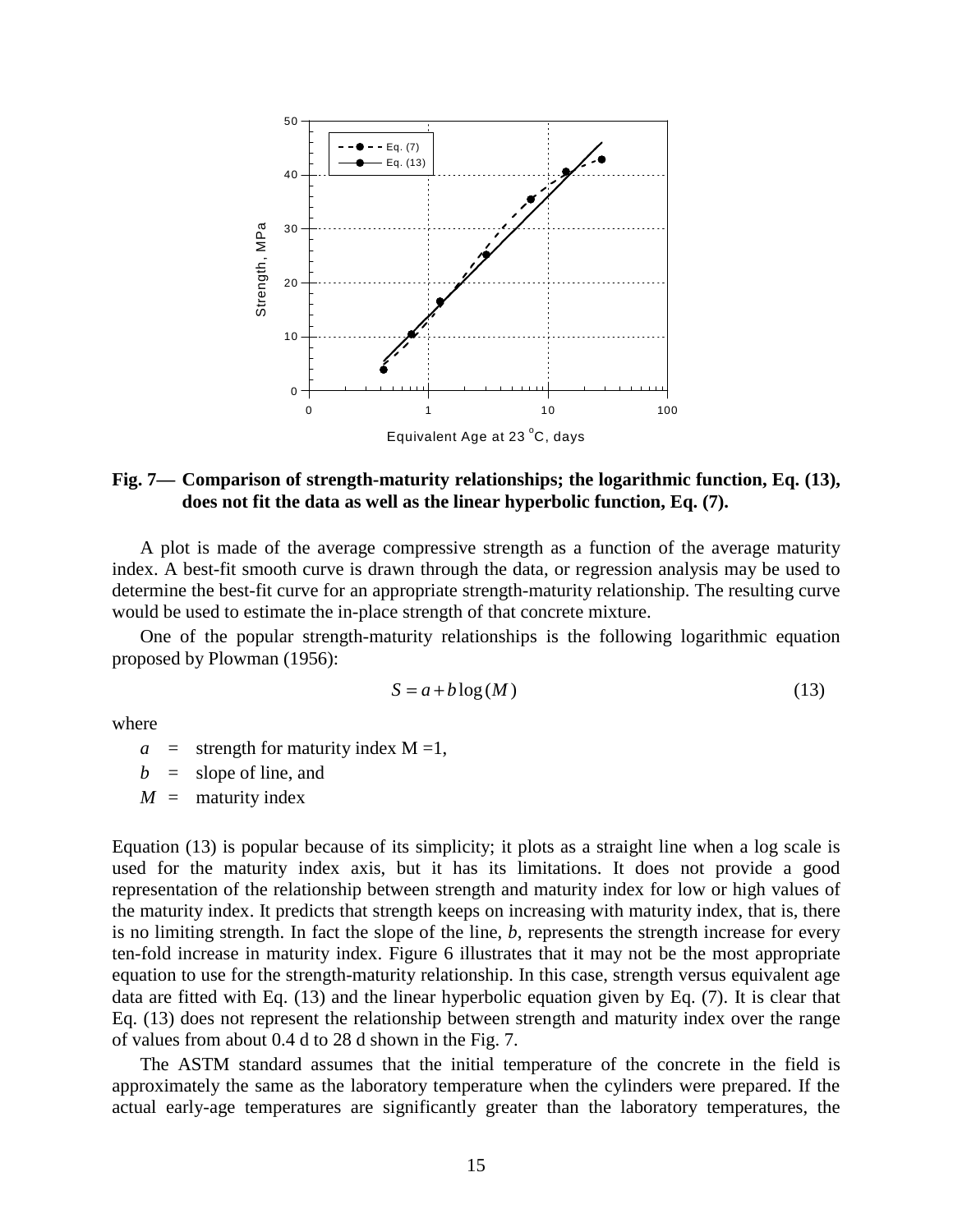limiting in-place strength is reduced. Thus the in-place strength may be over-estimated by the strength-maturity relationship.

*Estimating In-place Strength*—The procedure for estimating the in-place strength requires measuring the in-place maturity. As soon as is practicable after concrete placement, temperature sensors are placed in the fresh concrete. The sensors should be installed at locations in the structure that are critical in terms of exposure conditions and structural requirements. The importance of this step cannot be over emphasized when the strength estimates are being used for timing the start of critical construction operations.

The sensors are connected to maturity instruments or temperature recording devices that are activated as soon as is practicable after concrete placement. When a strength estimate is desired, the maturity index from the maturity instrument is read or the maturity index is evaluated from the temperature record. Using the maturity values and the previously established strengthmaturity relationship, compressive strengths at the locations of the sensors are estimated.

Because the temperature history is the only measurement made in the field, there is no assurance that the in-place concrete has the correct mixture proportions. Therefore, ASTM C 1074 requires verification of the potential strength of the in-place concrete before performing critical operations, such as formwork removal or post-tensioning. Failure to do this can lead to drastic consequences in the event of undetected batching errors, such as using excessive amounts of cement replacements or retarding admixtures. Alternative methods for verification of concrete strength include: (1) other in-place tests that measure an actual strength property of the in-place concrete; (2) early-age compressive strength tests of standard-cured specimens molded from samples of the concrete in the structure; or (3) compressive strength tests on specimens molded from samples of the concrete in the structure and subjected to accelerated curing. As was mentioned in the section "In-place Strength," the maturity method can only provide information on relative strength gain.

#### **Summary**

This paper provides an introduction to the maturity method for estimating in-place strength development of concrete during construction. Proper application of this relatively simple procedure can result in savings by allowing construction operations to be performed safely at the earliest possible time. To assure safety, however, the user needs to understand the inherent approximations and limitations of the method. These are some of the authors' ideas about the maturity method:

- The maturity function is related to the temperature sensitivity of initial strength development, and there is no single maturity function that is applicable to all concrete mixtures. The applicable maturity function for a given concrete can be obtained by measuring the variation of the rate constant with the curing temperature.
- The linear hyperbolic function, Eq. (7), is recommended for analyzing strength-age data to obtain the rate constants at different curing temperatures.
- Equation (5) can be used to represent the variation of the rate constant with curing temperature. The temperature sensitivity factor governs the rate at which the rate constant increases with temperature and is analogous to the "*activation energy*" in the Arrhenius equation.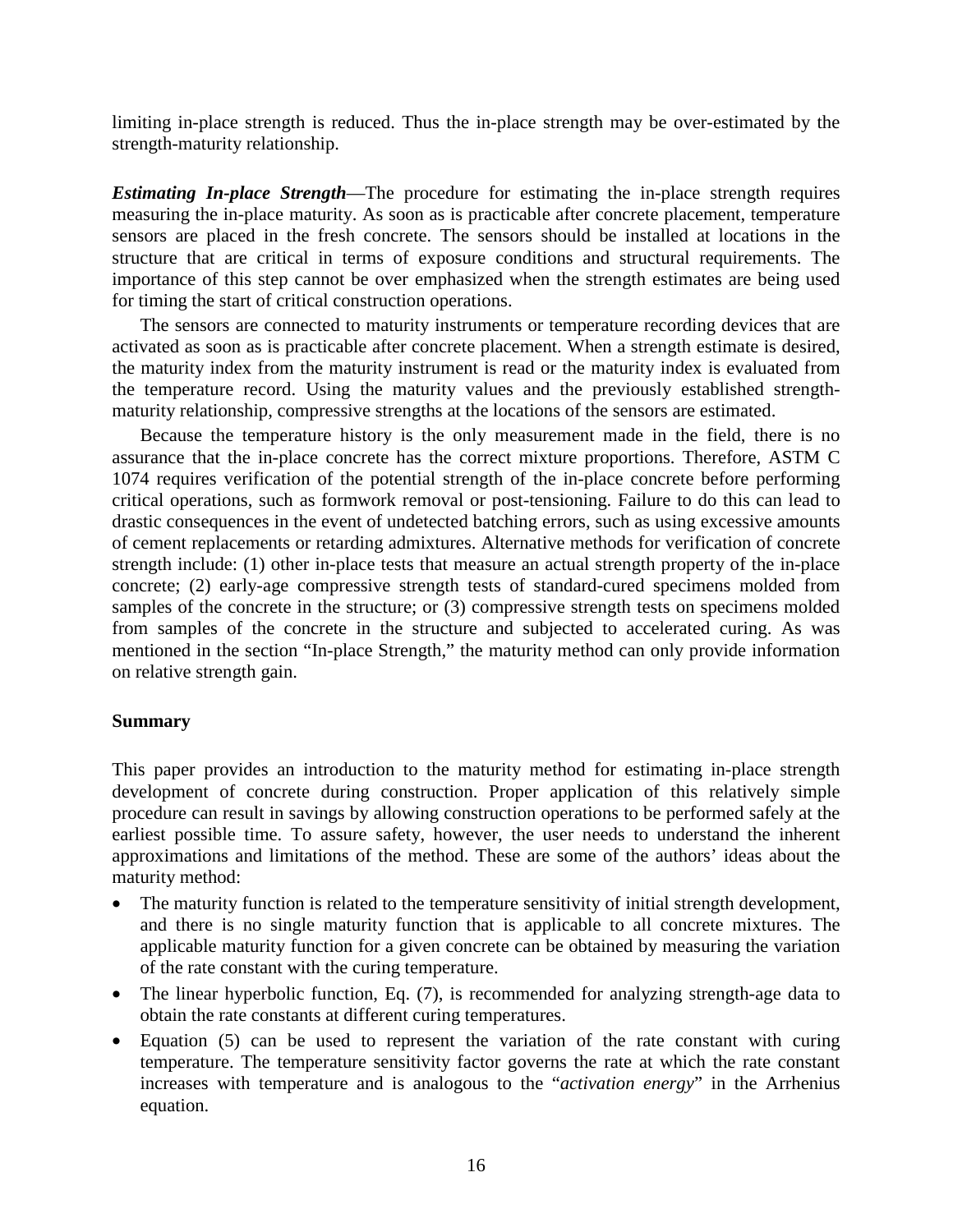- The equivalent age can be calculated from the temperature history using Eq. (6). This is simpler in form than Eq. (2) based on the Arrhenius equation.
- The logarithmic strength-maturity relationship, Eq. (13), needs to be used with caution because it may not be the best fit to strength versus maturity index data.
- The maturity method is more reliable in estimating relative strength development rather than absolute strength.
- Critical construction operations should not be initiated on the basis of maturity index values and the strength-maturity relationship without further verification that the in-place concrete has the expected strength potential.

## **References**

- ACI Committee 228, 1995, "In-Place Methods to Estimate Concrete Strength," ACI 228.1R(1995), American Concrete Institute, Farmington Hills, MI.
- ASTM C 403/C 403M, 1999, "Test Method for Time of Setting of Concrete Mixtures by Penetration Resistance," *2000 ASTM Standards Vol. 04.02*, ASTM, West Conshohocken, PA
- ASTM C 873, 1999, "Test Method for Compressive Strength of Concrete Cylinders Cast in Place in Cylindrical Molds," *2000 ASTM Standards Vol. 04.02*, ASTM, West Conshohocken, PA
- ASTM C 1074, 1998, "Practice for Estimating Concrete Strength by the Maturity Method," *2000 ASTM Standards Vol. 04.02*, ASTM, West Conshohocken, PA
- Brown, T.L. and LeMay, H.E., 1988, *Chemistry: The Central Science*, 4th Ed., Prentice Hall, Englewood Cliffs, NJ, pp. 494-498.
- Byfors, J., 1980, "Plain Concrete at Early Ages," Swedish Cement and Concrete Research Institute Report 3:80, 464 p.
- Carette, G.G. and Malhotra, V.M., 1991, "Long-term Strength Development of Silica Fume Concrete," paper presented at CANMET/ACI International Workshop on the Use of Silica Fume, April 7-9, 1991, Washington, DC
- Carino, N.J., Woodward, K.A., Leyendecker, E.V., and Fattal, S.G, 1983a, "A Review of the Skyline Plaza Collapse," *Concrete International*, Vol. 5, No. 7, July, pp 35-42.
- Carino, N.J., 1992, "Recent Developments in Nondestructive of Concrete," in *Advances in Concrete Technology*, V.M. Malhotra, Ed., Energy, Mines and Resources, Ottawa, MSL 92- 6(R), pp. 281-328.
- Carino, N.J., Knab, L.I., and Clifton, J.R., 1992, "Applicability of the Maturity Method to High-Performance Concrete," *NISTIR-4819*, Nat. Inst. of Stands. and Tech. (US), May, 64 p. Available from NTIS, Springfield, VA, 22161, PB93-157451/AS
- Carino, N.J. and Tank, R.C., 1992, "Maturity Functions for Concrete Made with Various Cements and Admixtures," *ACI Materials Journal*, Vol. 89, No. 2, March-April, pp. 188- 196.
- Carino, N.J., 1991, "The Maturity Method," in *Handbook on Nondestructive Testing of Concrete*, Eds. V.M. Malhotra and N.J. Carino, CRC Press, Boca Raton, FL, pp. 101-146.
- Carino, N.J., 1984, "The Maturity Method: Theory and Application," *Journal of Cement, Concrete, and Aggregates* (ASTM), Vol. 6, No. 2, Winter, pp. 61-73.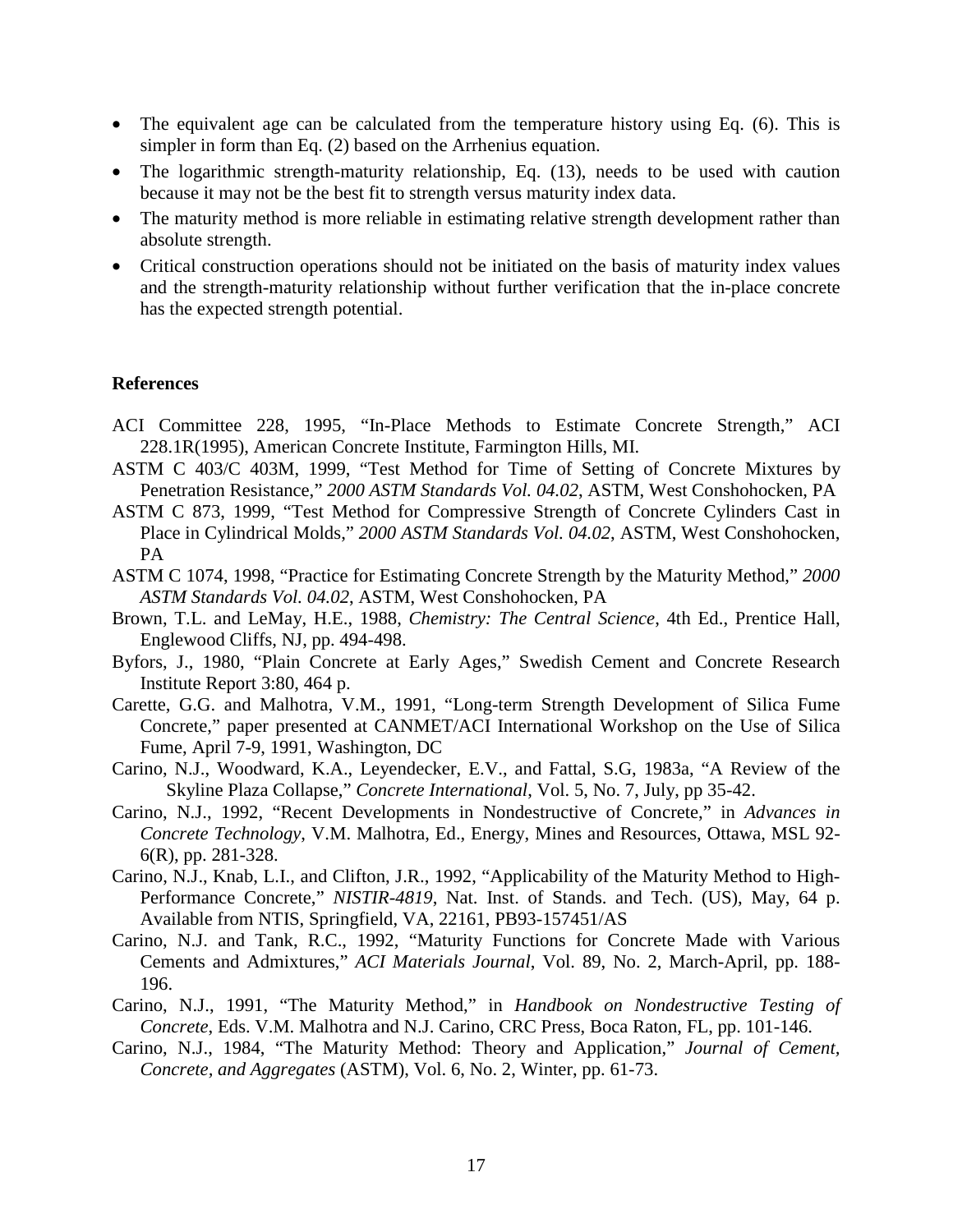- Carino, N. J., 1982, "Maturity Functions for Concrete," *Proceedings*, RILEM International Conference on Concrete at Early Ages (Paris), Ecole Nationale des Ponts et Chausses, Paris, Vol. I, pp. 123-128.
- Carino, N. J., Lew, H. S., and Volz, C. K., 1983b, "Early Age Temperature Effects on Concrete Strength Prediction by the Maturity Method," *Journal of American Concrete Institute*, Vol. 80, No. 2, March-April, pp. 93-101.
- Carino, N.J. and Lew, H.S., 1983, "Temperature Effects on Strength-Maturity Relations of Mortar," *ACI Journal*, Vol. 80, No. 3 , May/June 1983, pp. 177-182.
- Freiesleben Hansen, P. and Pedersen, J., 1985, "Curing of Concrete Structures," *CEB Information Bulletin 166*, May, 42 p.
- Freiesleben Hansen, P. and Pedersen J., 1977, "Maturity Computer for Controlled Curing and Hardening of Concrete," *Nordisk Betong*, 1, pp. 19-34.
- Geiker, M., 1983, "Studies of Portland Cement Hydration by Measurements of Chemical Shrinkage and Systematic Evaluation of Hydration Curves by Means of the Dispersion Model," PhD Dissertation, Technical University of Denmark, 259 p.
- Goldsmith, W., 1965, *Impact: The Theory and Physical Behavior of Colliding Solids*, Edward Arnold Press, Ltd., pp. 24-50.
- Klieger, P., 1956, "Effects of Mixing and Curing Temperatures on Concrete Strength," *Journal of the American Concrete*, Vol. 54, No. 12, June, pp. 1063-1082.
- Knudsen, T., 1980, "On Particle Size Distribution in Cement Hydration," *Proceedings*, 7th International Congress on the Chemistry of Cement (Paris, 1980), Editions Septima, Paris, Vol. II, I-170-175.
- Knudsen, T., 1984, "The Dispersion Model for Hydration of Portland Cement: I. General Concepts," *Cement and Concrete Research*, Vol. 14, pp. 622-630.
- Lew, H.S., 1980, "West Virginia Cooling Tower Collapse Caused by Inadequate Concrete Strength," *Civil Engineering-ASCE*, V. 50, No. 2, February, pp. 62-67.
- Lew, H. S., and Reichard, T. W., 1978a, "Mechanical Properties of Concrete at Early Ages," *Journal of the American Concrete Institute*, Vol. 75, No. 10, October, pp. 533-542.
- Lew, H. S., and Reichard, T. W., 1978b, "Prediction of Strength of Concrete from Maturity," in *Accelerated Strength Testing*, V.M. Malhotra, ed., SP-56, American Concrete Institute, Detroit, MI, pp. 229-248.
- Malhotra, V.M., 1971, "Maturity Concept and the Estimation of Concrete Strength," Information Circular IC 277, Department of Energy Mines Resources (Canada), Nov., 43 p.
- McIntosh, J. D., 1949, "Electrical Curing of Concrete," *Magazine of Concrete Research*, Vol. 1, No. 1, January 1949, pp. 21-28.
- McIntosh, J. D., 1956, "The Effects of Low-temperature Curing on the Compressive Strength of Concrete," *Proceedings*, RILEM Symposium on Winter Concreting (Copenhagen 1956), Danish Institute for Building Research Copenhagen, Session BII, 18 pp
- Myers, J. J., 2000, "The Use of the Maturity Method as a Quality Control Tool for High-Performance Concrete Bridge Decks," *Proceedings* PCI/FHWA/FIB International Symposium on High Performance Concrete, L. S. Johal, Ed., Precast/Prestressed Institute, Chicago, pp.316-330.
- Nurse, R. W., 1949, "Steam Curing of Concrete," *Magazine of Concrete Research*, Vol. l, No. 2, 1949, pp. 79-88.
- Pinto, R. C. A. and Hover, K. C., 1999, "Application of Maturity Approach to Setting Times", *ACI Materials Journal*, Vol. 96, No. 6, pp. 686-691.